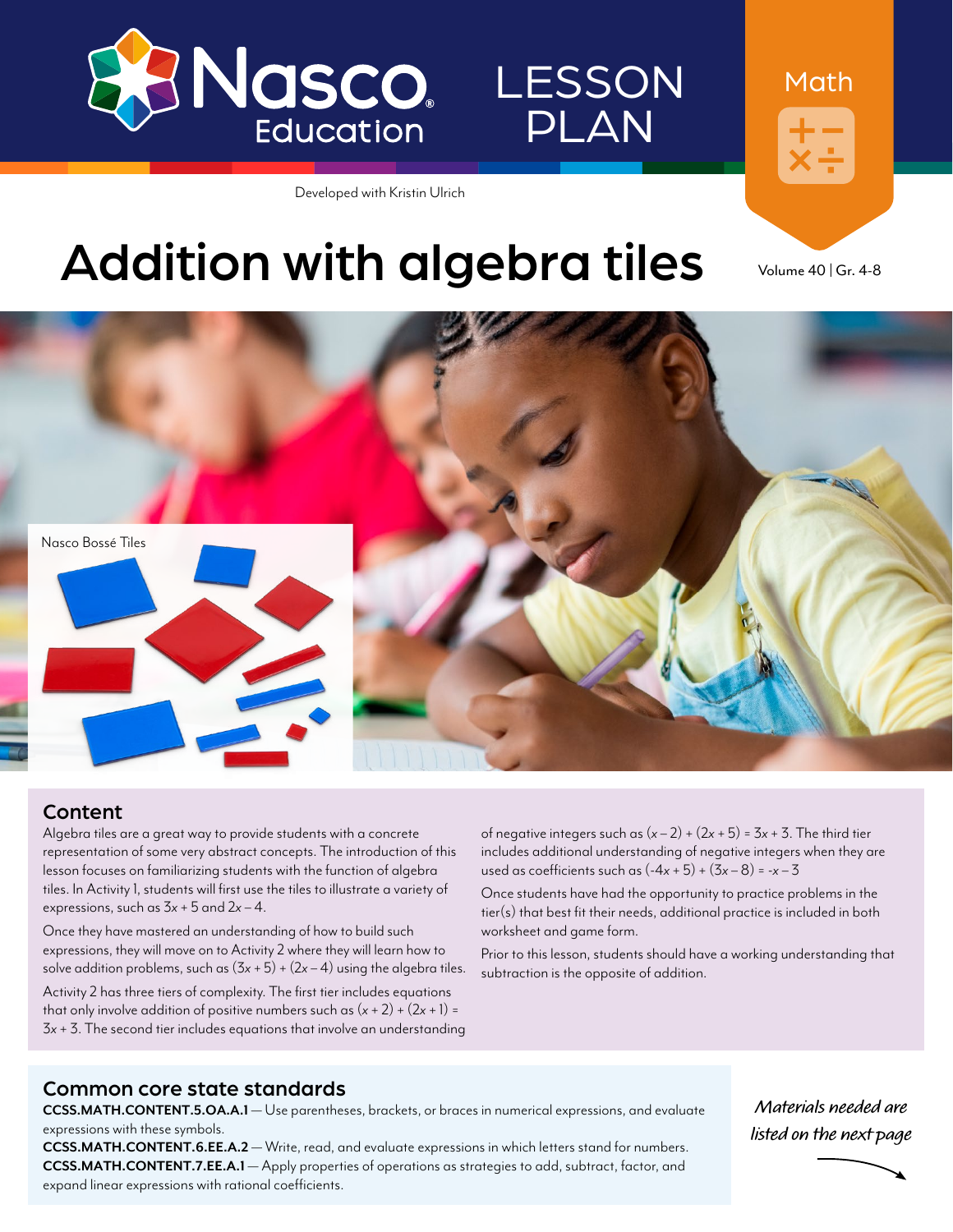### **Materials**

| X and Y Class Set (TB24441)                                                      | $\cdot$ Foam Algebra Tiles <sup>TM</sup>                                                                                                                        |                                                                               | 10 red unit tiles,  |
|----------------------------------------------------------------------------------|-----------------------------------------------------------------------------------------------------------------------------------------------------------------|-------------------------------------------------------------------------------|---------------------|
| X and Y Student Set (TB24571)                                                    | Student Set (TB20570)                                                                                                                                           |                                                                               | and 10 blue x tiles |
| X, Y, and Z Student Set (TB24570)                                                | Classroom Set (TB21935)                                                                                                                                         |                                                                               | per student         |
| • Algebra Tiles <sup>™</sup><br>Student Set (TB15453)<br>Classroom Kit (TB17249) | Included with lesson:<br>• Equation sheet<br>• Expression Practice worksheet<br>· Tier I Equation Practice worksheet<br>• Tiers 1-3 Equation Practice worksheet | • Bingo sheet<br>· Tier 1 Bingo Expressions<br>. Tier 2 and 3 Bingo Equations |                     |

Will need:

### Introduction (20 minutes)

1. If students are not familiar with the term expression, explain that it is a combination of numbers and variables using operations.

2. Provide these two examples of expressions.

3. Have students talk with a neighbor. Ask them to determine the numbers, variables, and operations present in each expression. Additionally, have them discuss how expressions are similar to and different than equations.

4. Reconvene and ask a few pairs to discuss their findings. Be sure students acknowledge there is an unwritten "1" before the **variable** in *x* + 3. Additionally, if students do not bring it up themselves, explain there are two terms in each expression you'll be working with today. There is one term that includes a variable before the operation sign and one term that includes the units after the operation sign. The number before the variable is called the **coefficient**. Sometimes it's written out, like in 2*x* – 1. In this expression, the coefficient is 2. Other times, the coefficient is an unwritten 1, like in *x* + 3. Some expressions, like these two examples, include a term without a variable. The term without a variable is called a **constant**.

Here are two sample responses to the equation/expression comparison.

**Similarity:** Both equations and expressions include numbers and operations.

**Difference:** Equations include an equal sign while expressions do not.

5. Split the class into two groups (boys/girls, students wearing sneakers/non-sneakers, etc.). You'll want to have close to an equal number of students in each group.

6. Put a large addition sign on the board. Put one group of student to the left of the + sign and the other group of students to the right.

7. Explain that the group on the left is the **variable group**. They'll represent the x term. The group on the right is the **number group**. They'll represent the unit term or constant in each expression.

8. Students will physically "create" each expression you read by having the correct amount of variables and numbers step forward to represent the provided expression.

9. Read each expression aloud and ask students to create it.

| $4x + 3$ | $2x + 7$   | $8x + 5$ |
|----------|------------|----------|
| $7x+7$   | $10x + 10$ | 5x       |

**Possible Intervention:** Students may not understand why 5*x* is an expression. Explain that this expression has a number (5) and a variable (*x*). The operation is the number being multiplied by the variable.

10. Change the + sign on the board to a – sign. Explain to students you'll follow the same procedure, but this time, you'll be creating subtraction expressions. Since students have already had a variety of opportunities to physically create expressions in Step 9, there are intentionally less practice expressions here. If students need additional practice, create additional expressions for more practice in this section.

| -<br>$2x-8$<br>$8x-8$<br>/x – I<br>$  -$<br>$-$ |
|-------------------------------------------------|
|-------------------------------------------------|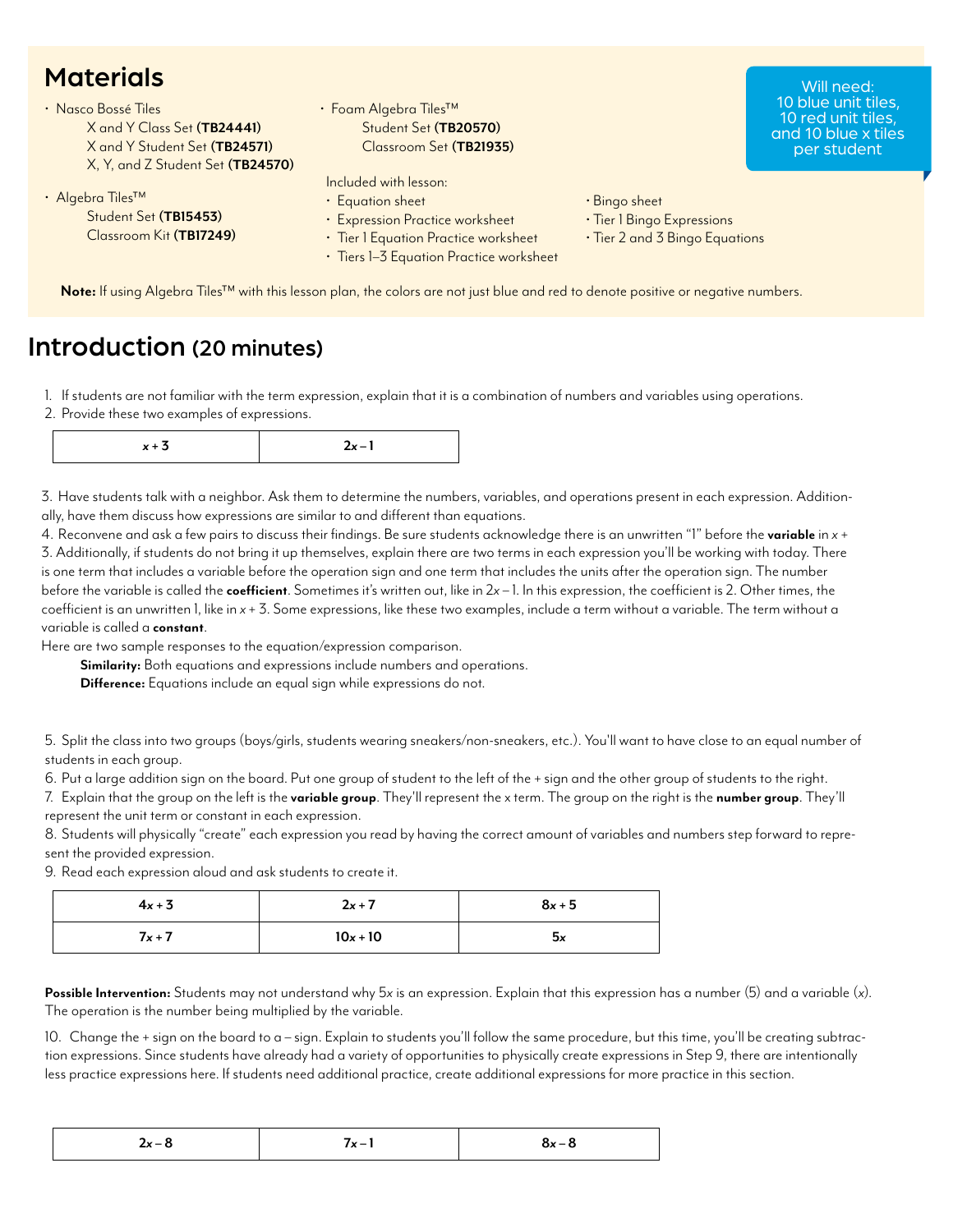## Activity 1

Prior to the activity, make sure each student has 10 *x* tiles, 10 blue unit tiles, and 10 red unit tiles

1. Explain to students the algebra tiles in front of them will work in a similar fashion to the way they created equations in the introduction. The small rectangle bars represent the variable, *x*. The blue unit square tiles represent positive integers and the red square tiles represent negative integers.

For students not familiar with positive and negative integers, simply state the blue unit tiles are used in addition expressions and the red unit tiles are used in subtraction expressions.

2. Model for students (have them build along with you) how to use the tiles to create the expression 4*x* + 7



Use think aloud language, such as that below, to model for students how to represent an expression in algebra tiles.

**I notice the coefficient or number in front of the variable is 4. That number tells me I need 4** *x* **tiles. I also notice the number 7 after the addition sign. I also notice the addition sign in my expression which tells me I'll need to use blue unit tiles. The number 7 tells me I'll need exactly 7 blue unit tiles. Those tiles represent the constant in my expression.**

3. Use the same think aloud language to model for students how to create the subtraction expression 8*x* – 3. Have students continue to make their own algebra tile expressions as you model for them.

**Intervention:** If needed, work together to make additional expressions such as *x* – 8 and 3*x* + 5. Model the same think aloud language as you go through those additional expressions.

**Extension:** Have two students combine their total algebra tiles. Ask pairs to create expressions that include larger numbers such as 14*x* – 18 or 17*x* + 12.

4. Use algebra tiles to create the expression 5*x* + 7. Explain that in the previous examples you started with an expression and determined how to represent that expression using algebra tiles. Now, you're going to show students how to determine an expression based on the algebra tile representation. Use think aloud language, such as that below, to model for students how to determine the expression represented by a given set of tiles.



**I know that the small rectangular tiles represent the value of x for the expression. There are 1, 2, 3, 4, 5 blue rectangles, the expression starts with 5***x***. I also see some blue square unit tiles. Since they're blue, I know this is an addition problem. I notice there are 7 tiles, so my expression**  $is 5x + 7.$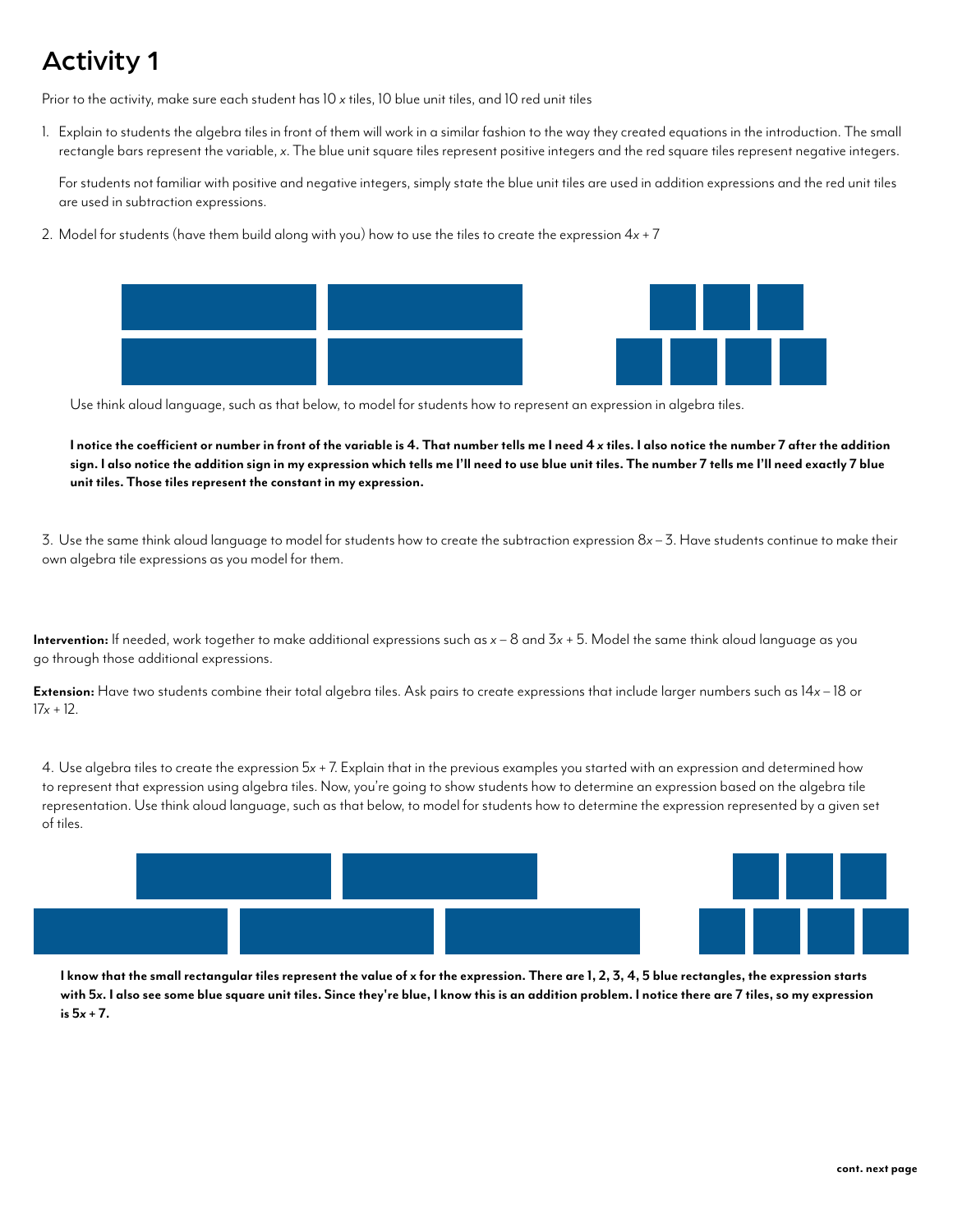5. Create the subtraction expression 2*x* – 3. Use the same think aloud language.



**I know that the small rectangular tiles represent the value of** *x* **for the expression. There are 1, 2 blue rectangles, so the expression starts with 2***x***. I also see some red square unit tiles. Since they're red, I know this is a subtraction expression. I notice there are 3 unit tiles, so my expression is**   $2x - 3$ .

**Intervention:** Work together to make additional tile models such as 4*x* – 4 and 7*x* + 9. Model the same think aloud language as you work through additional algebra tile examples.

**Extension:** Place students in pairs and ask them to create their own expressions. Student 1 uses tiles to build the expression and Student 2 determines the expression. Students can switch roles.

6. Distribute the Expression Practice worksheet. To check for understanding, work through 1 to 2 problems together in each section of the worksheet.

#### **Check for Understanding:**

#### Part A: Problem 1 Part B: Problem 1

- 1. What do the rectangular tiles represent? (the value of *x* or the coefficient)
- 2. How many rectangular tiles are in the illustration? (5)
- 3. Is this an addition or subtraction problem? (addition)
- 4. How do you know? (the square tiles are blue)
- 5. What do the square tiles represent? (units or the constant)
- 6. How many square tiles are in the illustration? (1)
- 7. What is the expression represented by the tiles?  $(5x + 1)$

- 1. What is the coefficient in the first term? (3)
- 2. What does that coefficient tell you? (I need three *x* rectangular tiles.)
- 3. How many unit tiles are needed? (6)
- 4. What color should the unit tiles be? (They should be blue because this expression includes addition)

### Activity 2: Adding expressions

#### **Tier 1: Adding two expressions that use addition only**

Prior to this activity, put students together in groups of two so each pair of students has access to 20 *x* and 20 blue tiles. If working through Tier 3, each pair will also need 20 red *x* tiles and 20 red unit tiles. Be sure each pair of students also has an Equation Sheet for each problem discussed in Tiers 1, 2, and 3.

1. Ask students to help you use algebra tiles to create the expression 4*x* + 5. If needed, use the same think aloud process you used in Step 2 of Activity 1. Put the expression in the top box of the Equation sheet.



2. Along with students, build the expression 2*x* + 3. That expression should be built in the second box of the Equation sheet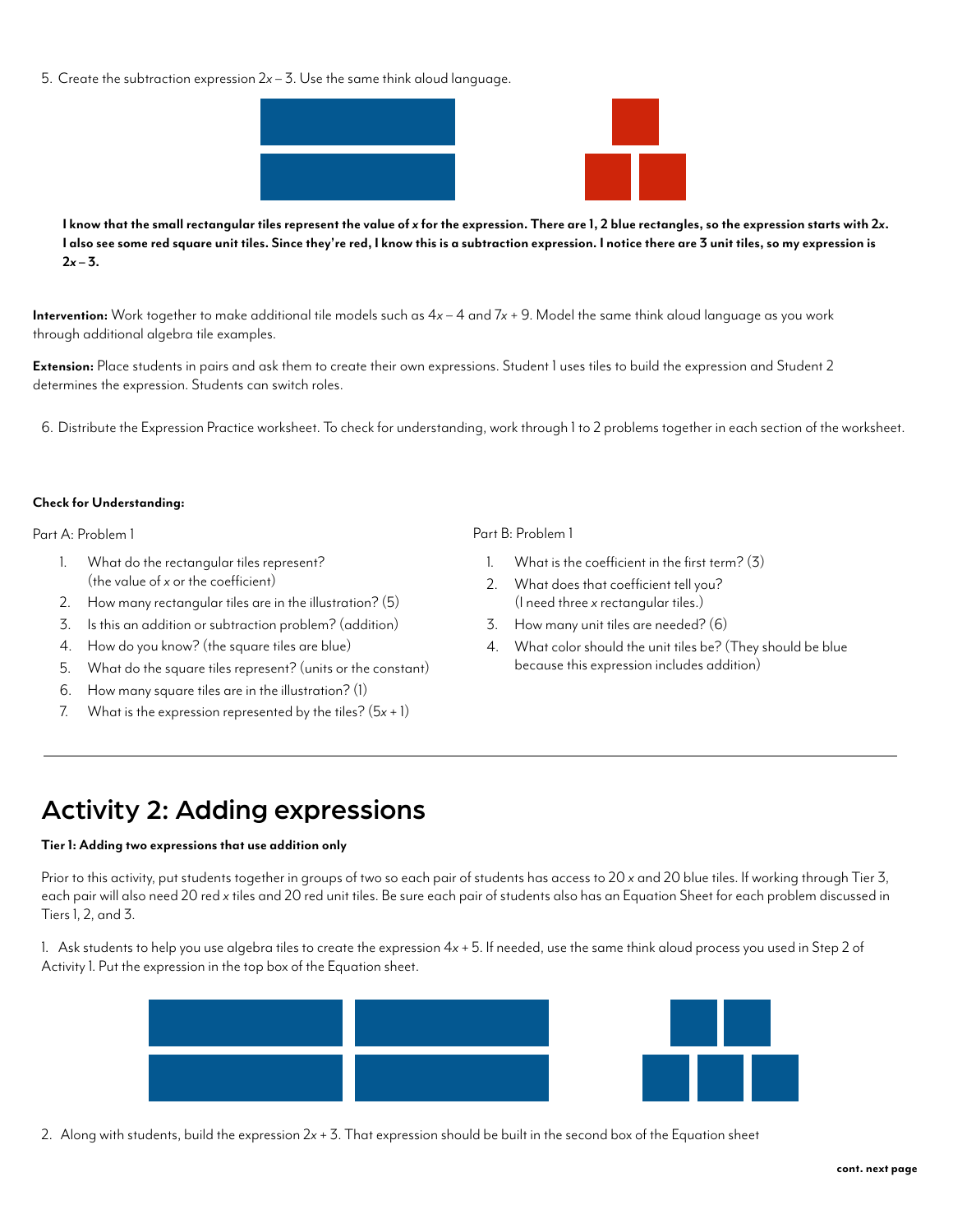

3. Tell students you've just built two expressions in the same manner as you did in Activity 1. Now you'll add another layer because you will add the two expressions together to solve an algebraic equation.

4. In order to solve the equation, explain you'll need to combine the like terms in each expression. First, add together all of the *x* tiles. You know they're like terms because the tiles are identical in size and shape. Since they are all *x* tiles, the variable remains the same while the coefficients (4 and 2) are added together to have 6*x* in all. Build 6*x* below the equation line.

- 5. Do the same with the constants. Add 5 + 3. Build 8 below the equation line.
- 6. Write the entire equation out for students to see.  $(4x + 5) + (2x + 3) = 6x + 8$



7. Ask students to make observations about the relationship between the expressions. Sample responses could include noticing the coefficients are added while the variable remains the same and noticing the constants are added just as they would be in a basic addition problem.

- 8. Work together with students to create additional equations such as  $(x + 3) + (7x + 7)$  or  $(2x + 9) + (3x + 5)$ .
- 9. If this is as far as students are going with the lesson, continue with the provided Tier 1 Bingo game and/or the Tier 1 Equation worksheet.

#### **Tier 2: Expression that include negative integers**

1. Use algebra tiles to build (4x – 8). Ask students to build the expression along with you. If needed, use the think aloud strategy used in Activity 1. Remind students that -8 tells you to use red unit tiles rather than blue ones.



2. Use algebra tiles to build (3*x* + 6) after the addition sign. Ask students to build the expression along with you. Use the think aloud strategy as needed. Remind students that +6 tells you to use blue unit tiles rather than red ones.



3. Remind students to solve the equation you'll need to combine the like terms in each expression. Explain that (4*x* and 3*x*) are like terms and (-8 and 6) are also like terms.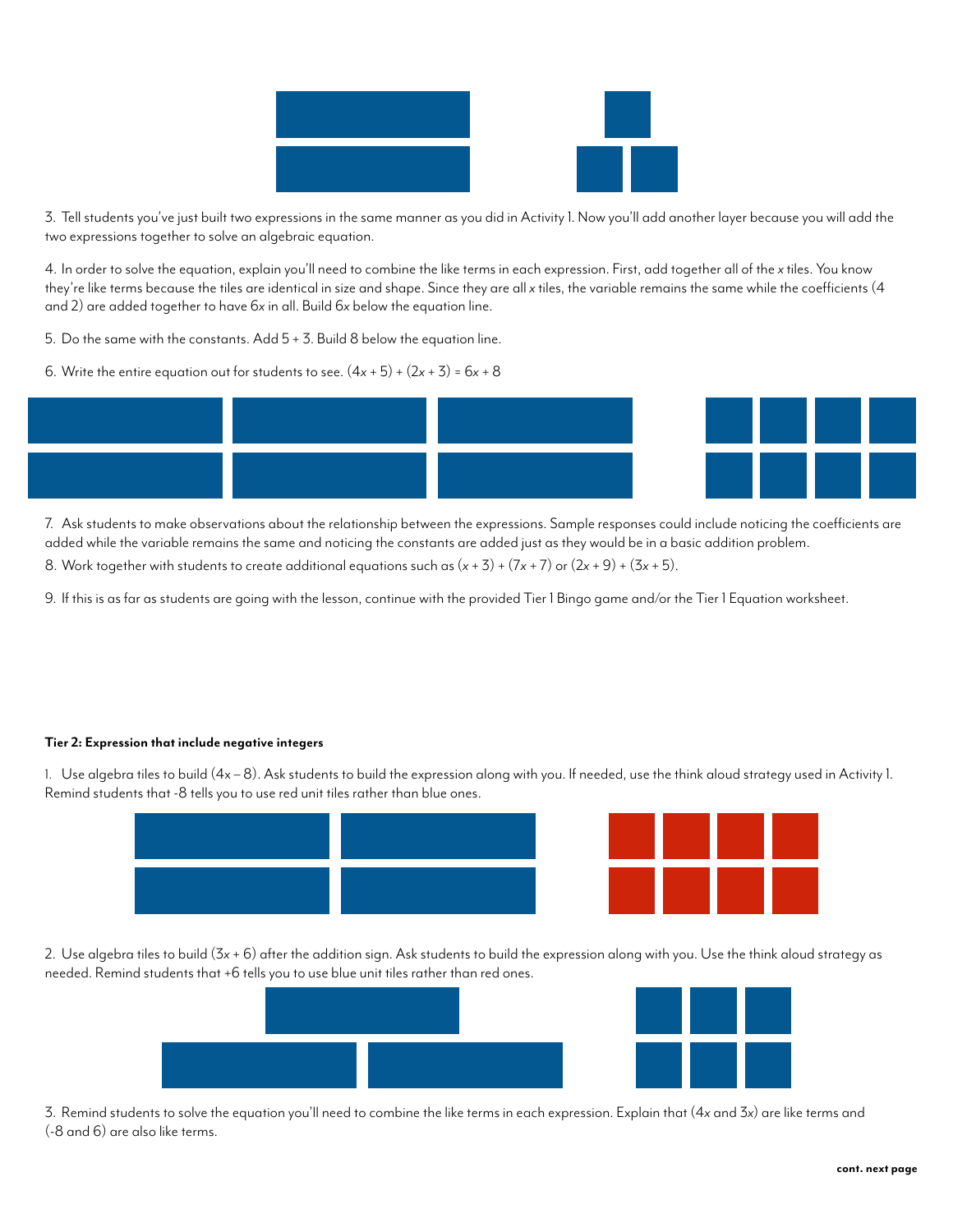**Possible Intervention**: Students may have trouble understanding why -8 and 6 are like terms when their tiles are different colors. Remind students they are both integers without a variable attached to them, so they are both a constant. Since they're both constants, they're like terms. Another way to explain is that they both use the same size and shape tile, so they're like terms. The color of the tiles doesn't matter. The shape and size of the tiles does matter.

4. Now that the equation is set up, solve for *x* first. Tell students that since the tiles are the same color, all that needs to be done is add the two together for a total. What is the total number of blue *x* tiles? (7)

5. Put 7*x* in the answer box of the equation sheet.

6. Ask students what they notice about tiles that represent the two constants (they're different colors). Explain that since they're different colors they can't simply be added together like they were when you added the coefficients of the *x* terms.

7. Show students how to remove pairs of unit tiles (1 red and 1 blue) until no pairs remain.



- 8. Ask students to identify what remains when all pairs are removed (2 red tiles). Ask what the 2 red tiles represent (-2).
- 9. Explain the final answer for the equation is 7*x* 2.



- 10. For further practice, follow the same steps for problems like (5*x* + 4) + (5*x* 2) and (6*x* 1) + (*x* + 6).
- 11. Follow the same steps to solve  $(6x-4) + (2x-5)$ . Show students that solving for the *x* tiles remains the same.

12. Explain that since all of the unit tiles are red, no pairs can be removed like in the previous examples. Instead, students will treat this like the Tier 1 problems. All the unit tiles need to be added together (9). Since they're negative, they represent -9.

- 13. The final answer for this equation is 8*x* 9.
- 14. Provide additional practice of the same kind with problems like  $(3x-6) + (x-2)$  and  $(7x-5) + (4x-5)$ .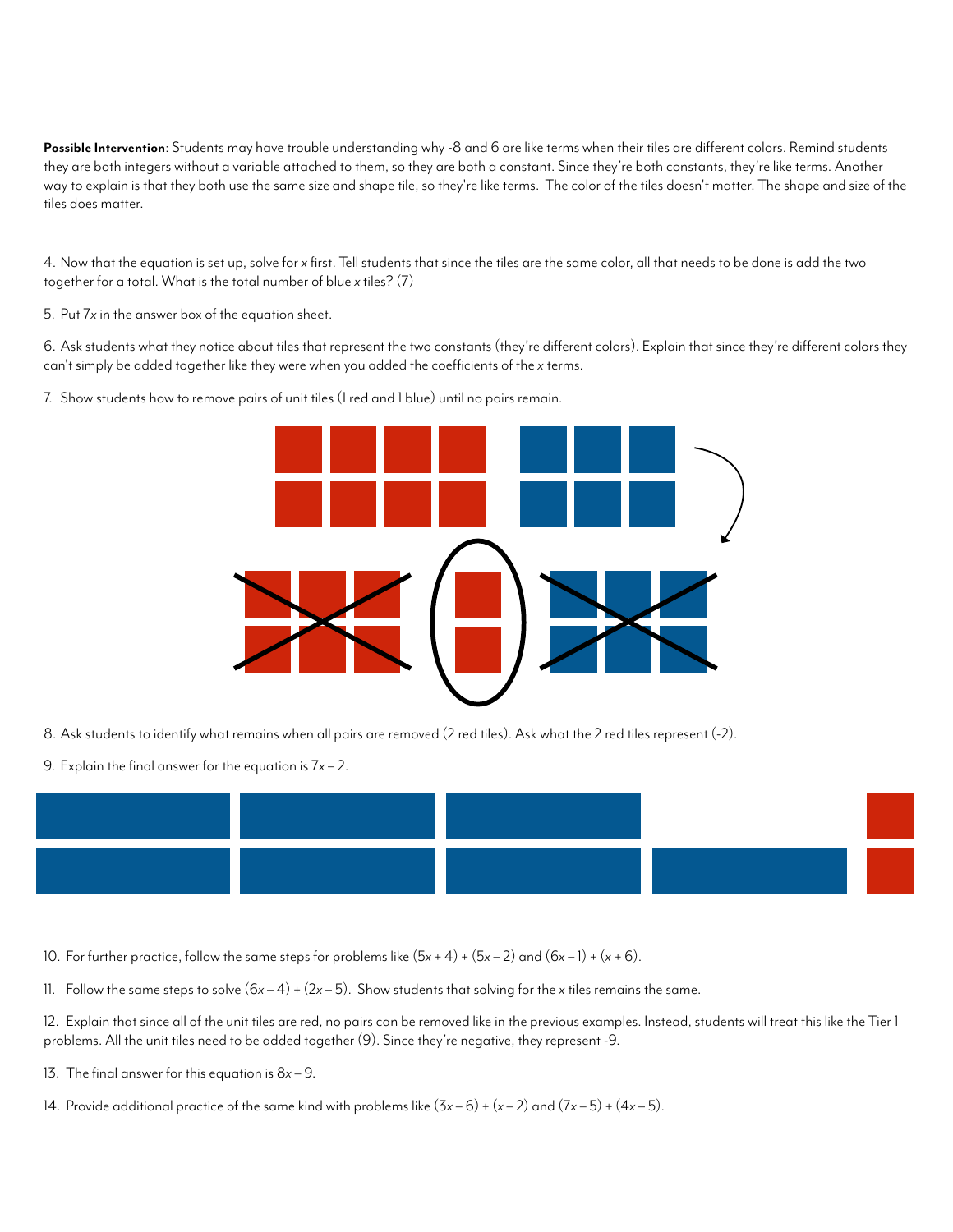#### **Tier 3 Problems: Equations that include expressions with negative variables and integers**

1. Show students that the same steps can be followed to solve equations that include expressions such as -6*x* – 6 that include negative variables.

2. To build -6*x* – 6, simply show students they can use six red *x* tiles to represent the -6*x* and six red unit tiles to represent the -6. Put the algebra tile representation in the top box of the Equation worksheet.



3. Similarly, ask students to build -*x* – 2. Model that they'll need one red *x* tile and 2 red unit tiles. Put the representation in the second box of the Equation worksheet.



4. Since all of the *x* tiles are red, they simply need to be combined to represent the -7*x* in the equation's answer. Since all of the unit tiles are also red, they too need to be combined to represent the -8 in the equation's answer.

 $(-6x-6)+(-x-2) = -7x-8$ 



5. Just like in Tier 2, there can be a combination of positive and negative integers used. Guide students through solving  $(-4x + 3) +$ (8*x* – 7). Have them work as independently as possible to build each expression and place them in the correct boxes of the Equation worksheet.



6. Ask students what they notice about the *x* tiles? (Box 1 includes red *x* tiles and box 2 includes blue *x* tiles). Remind students that they will need to remove pairs until there are no pairs of tiles left to remove. Tell them that pairs of tiles must be of opposite color, but must be matching in size. The *x* tiles can only pair with opposite colored *x* tiles and unit tiles can only pair with opposite colored unit tiles.



7. Ask students to use what is left over to help them determine the answer to the equation. Since 2 blue *x* tiles and 4 red unit tiles remain, the answer to this equation is 2*x* – 4.

8. Provide students with additional practice using problems like (5*x*  $(-9) + (-4x + 3)$  and  $(-x + 3) + (-2x - 7)$ .

9. Conclude the lesson with the Tier 1-3 Bingo game and/or the Tier 1-3 Equation worksheet.

**Extension:** Use algebra tiles to create an expression like 4*x* + 7 or -*x* + 4. Ask students to come up with two expressions that would be addends for an equation with the expression you created as the answer.



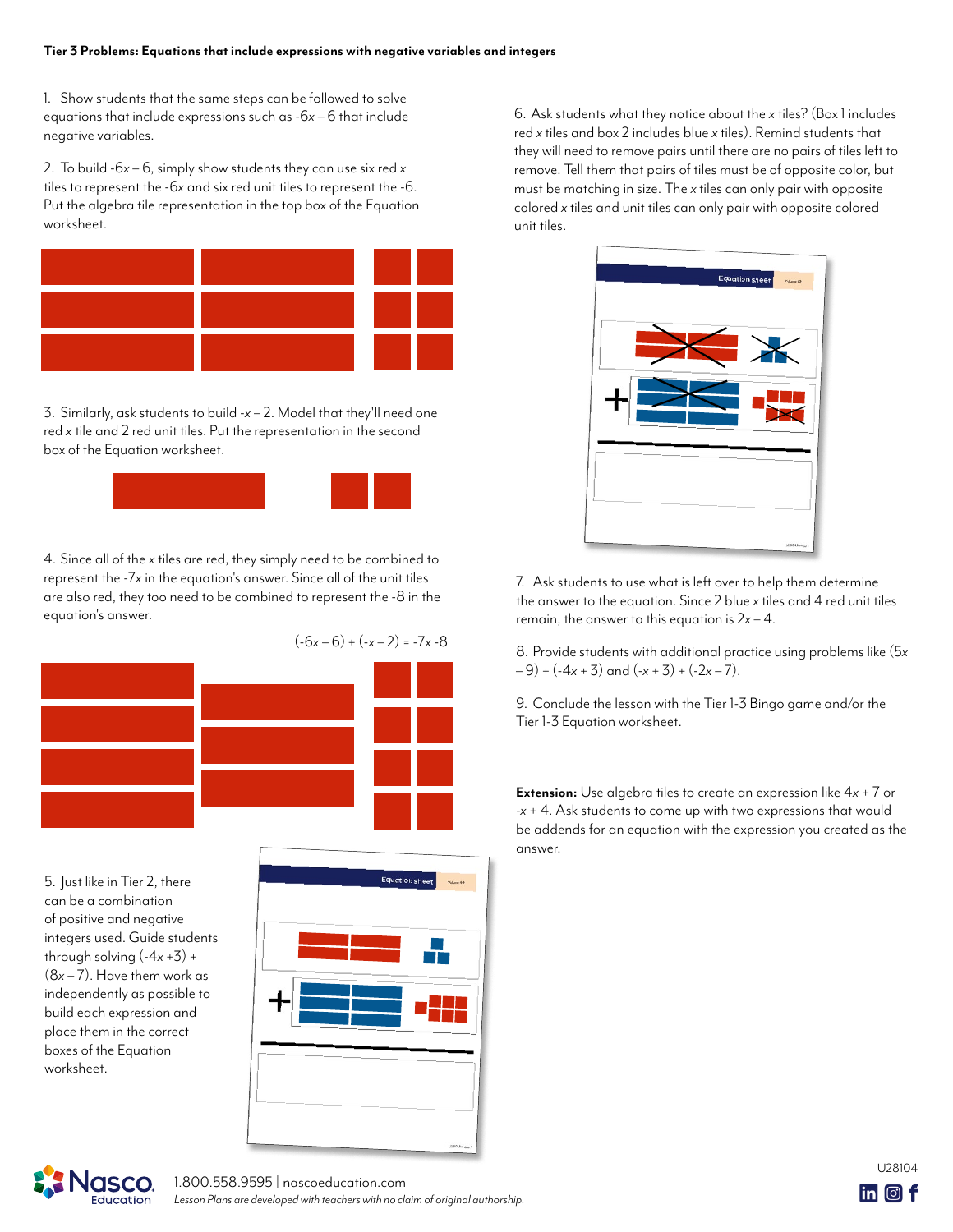

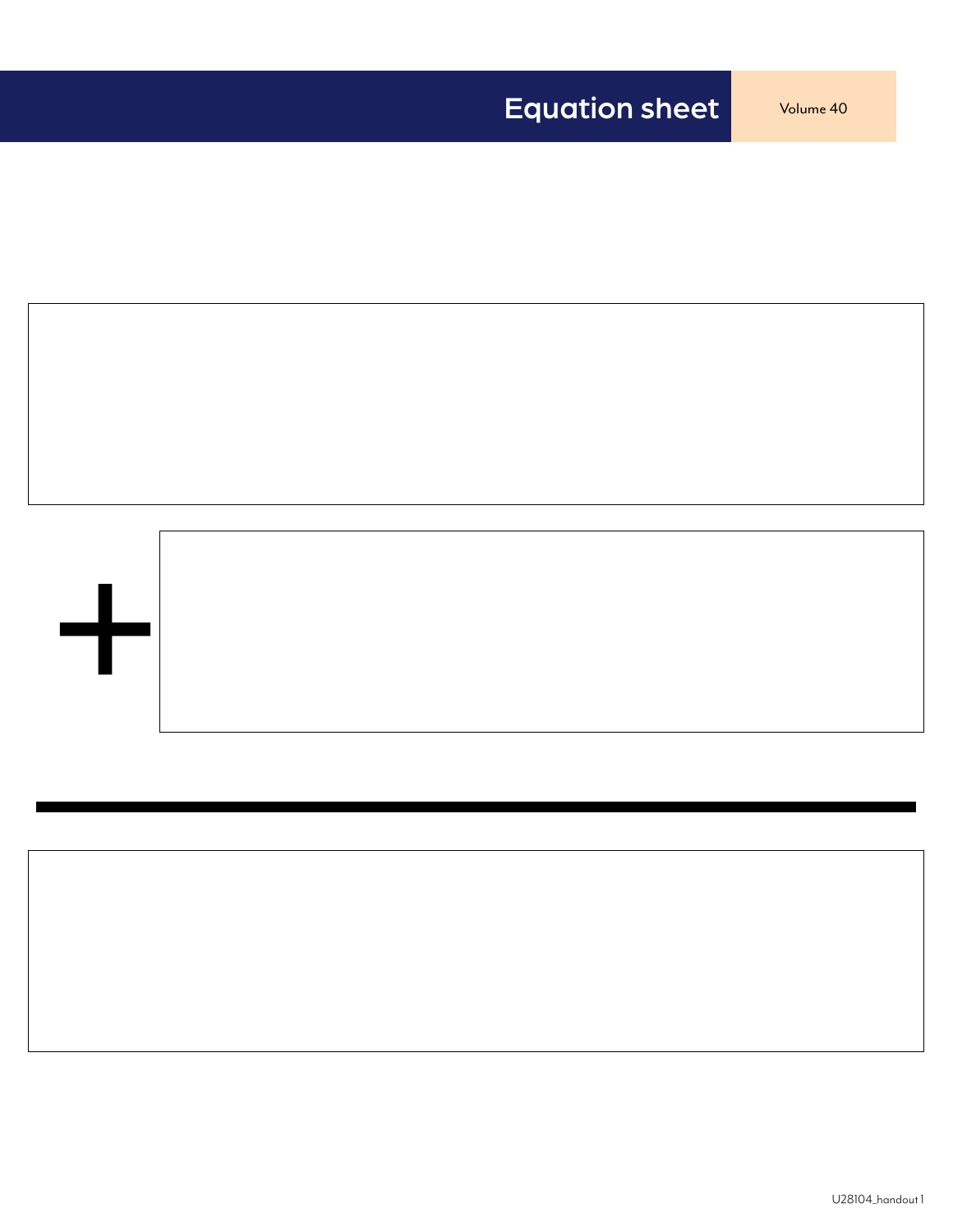# Expression practice worksheet - Part A Volume 40

Part A: Write the expression that is represented by each set of tiles.

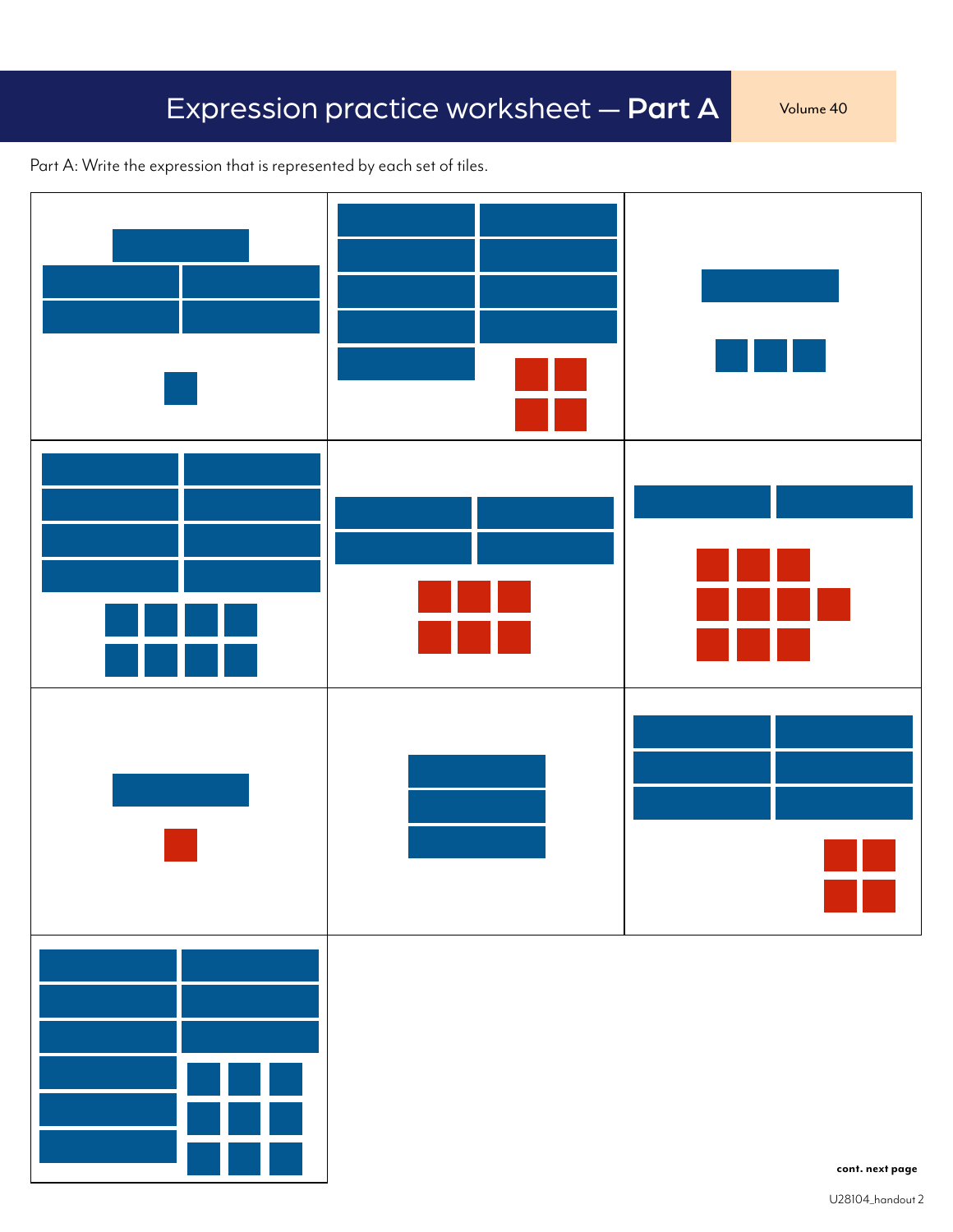Part B: Draw the tiles that correctly represent each expression.

| $3x-6$   | $x + 4$  | $2x+5$ |
|----------|----------|--------|
|          |          |        |
|          |          |        |
|          |          |        |
| $4x-2$   | $7x + 8$ | $9x$   |
|          |          |        |
|          |          |        |
|          |          |        |
| $8x + 1$ | $x-5$    | $6x-3$ |
|          |          |        |
|          |          |        |
|          |          |        |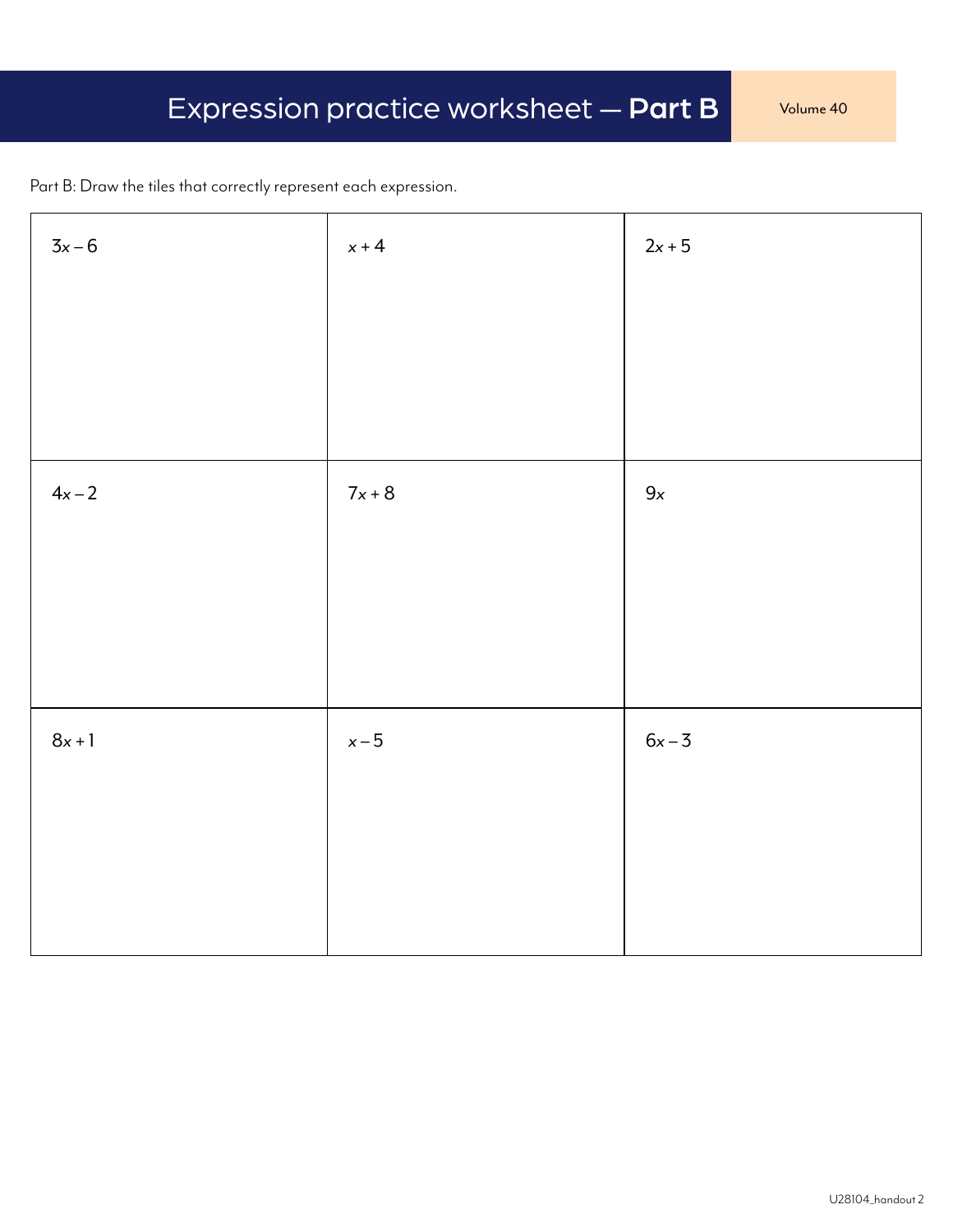# Expression practice worksheet - answer key volume 40



Part A: Write the expression that is represented by each set of tiles.





U28104\_answer key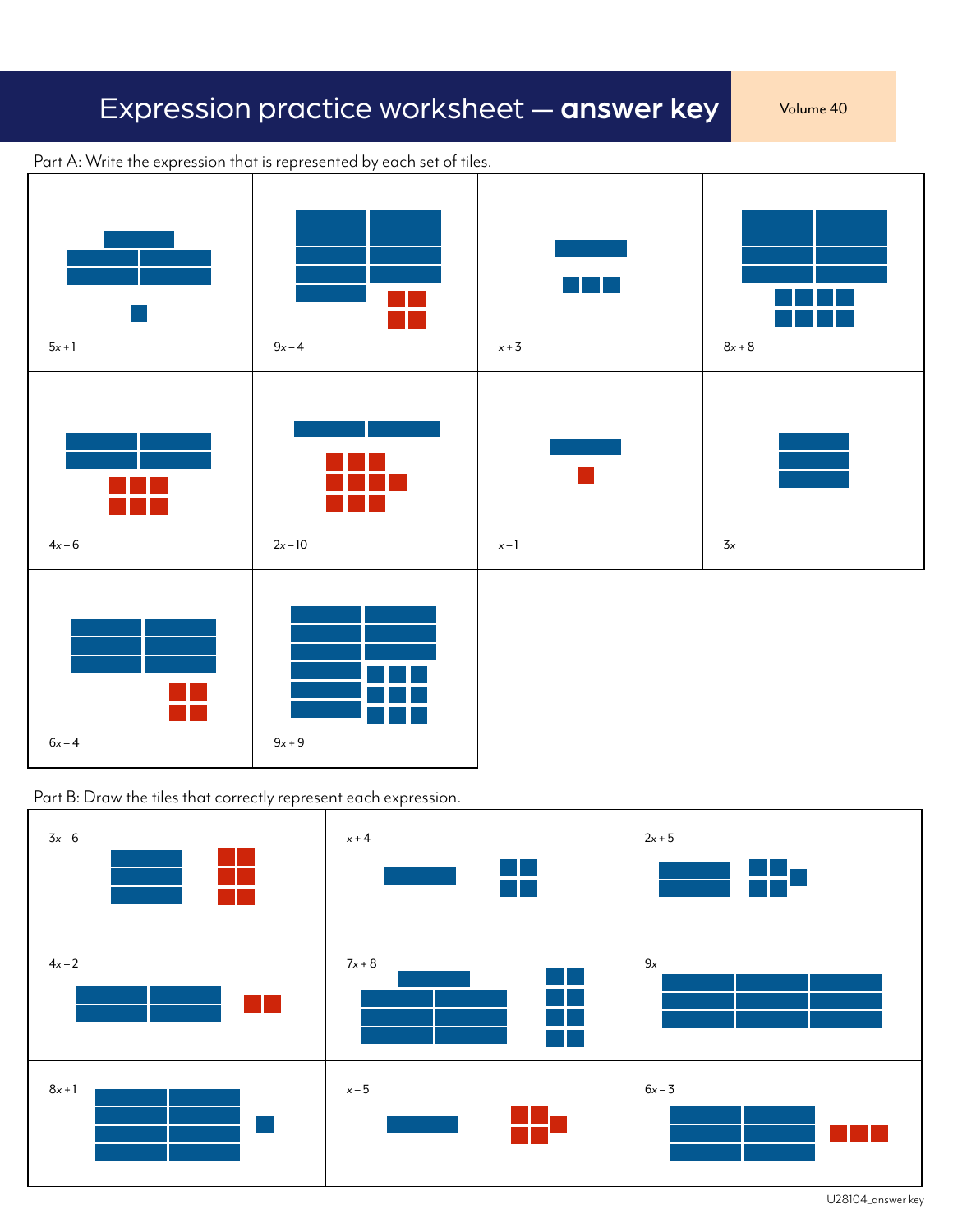Use algebra tiles to build each equation. Draw the algebra tiles that represent each part of the equation.

1. (3*x* + 8) + (3*x* + 1) = \_\_\_\_\_\_\_\_\_\_\_\_



2. (*x* + 4) + (6*x* + 2) = \_\_\_\_\_\_\_\_\_\_\_\_



3. (8*x* + 7) + (5*x* + 11) = \_\_\_\_\_\_\_\_\_\_\_\_

|  | ш<br>ـ |
|--|--------|
|  |        |

 $4. (12x + 2) + (7x + 9) =$ 

| ٠<br><u>e and</u><br>. .<br>the contract of the contract of the |  |
|-----------------------------------------------------------------|--|
|-----------------------------------------------------------------|--|

5. (3*x*) + (8*x* + 5) = \_\_\_\_\_\_\_\_\_\_\_\_

|--|--|--|

6. (4*x* + 7) + (13*x* + 8) = \_\_\_\_\_\_\_\_\_\_\_\_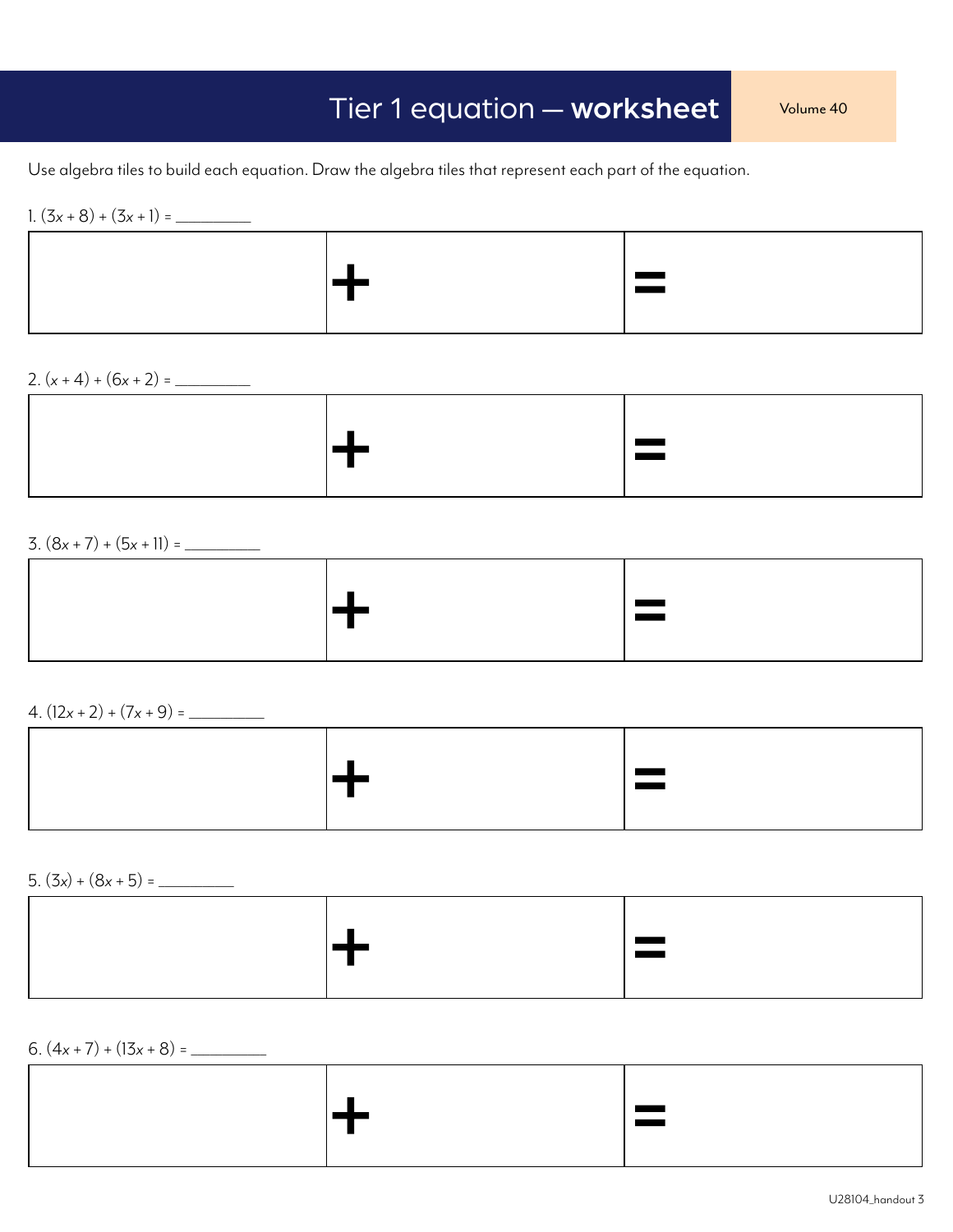### Tier 1 equation worksheet — answer key volume 40

Use algebra tiles to build each equation. Draw the algebra tiles that represent each part of the equation.



### 2.  $(x + 4) + (6x + 2) = 7x + 6$



 $3. (8x + 7) + (5x + 11) = 13x + 18$ 



 $4. (12x + 2) + (7x + 9) = 19x + 11$ 



5.  $(3x) + (8x + 5) = 11x + 5$ 



 $6. (4x + 7) + (13x + 8) = 17x + 15$ 

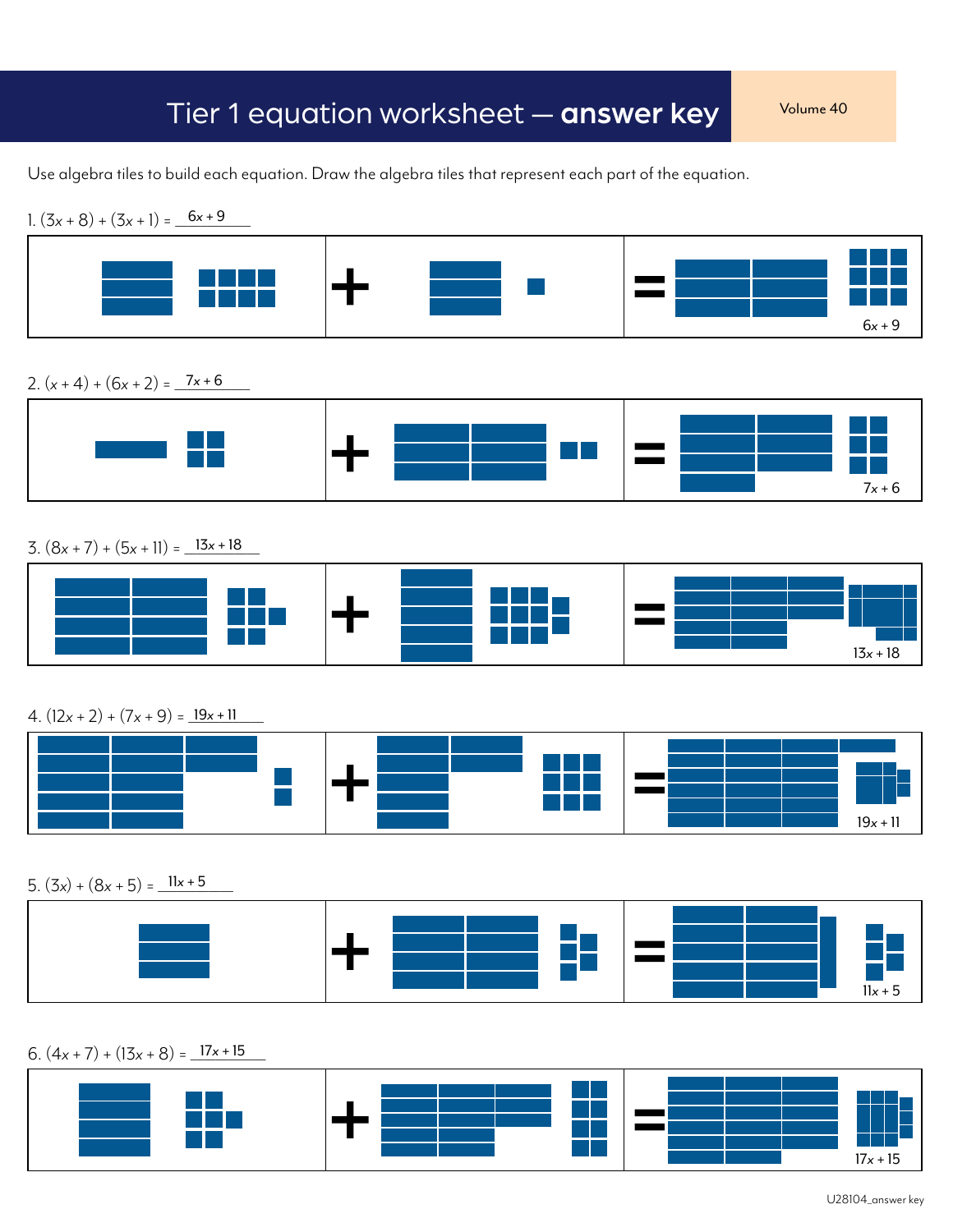# Tier 1-3 practice — worksheet Volume 40

Use algebra tiles to build each equation. Draw the algebra tiles that represent each part of the equation.

1. (5*x* – 3) + (4*x* – 5) = \_\_\_\_\_\_\_\_\_\_\_\_



2.  $(-3x + 4) + (6x + 7) =$ 



3. (2*x* + 3) + (4*x* – 9) = \_\_\_\_\_\_\_\_\_\_\_\_

 $4. (-5x + 3) + (-2x - 6) =$ 

|--|

5. (7*x* + 1) + (*x* – 9) = \_\_\_\_\_\_\_\_\_\_\_\_

|  | $\overline{\phantom{a}}$ |
|--|--------------------------|
|  |                          |

6. (*x* + 7) + (-5*x* – 3) = \_\_\_\_\_\_\_\_\_\_\_\_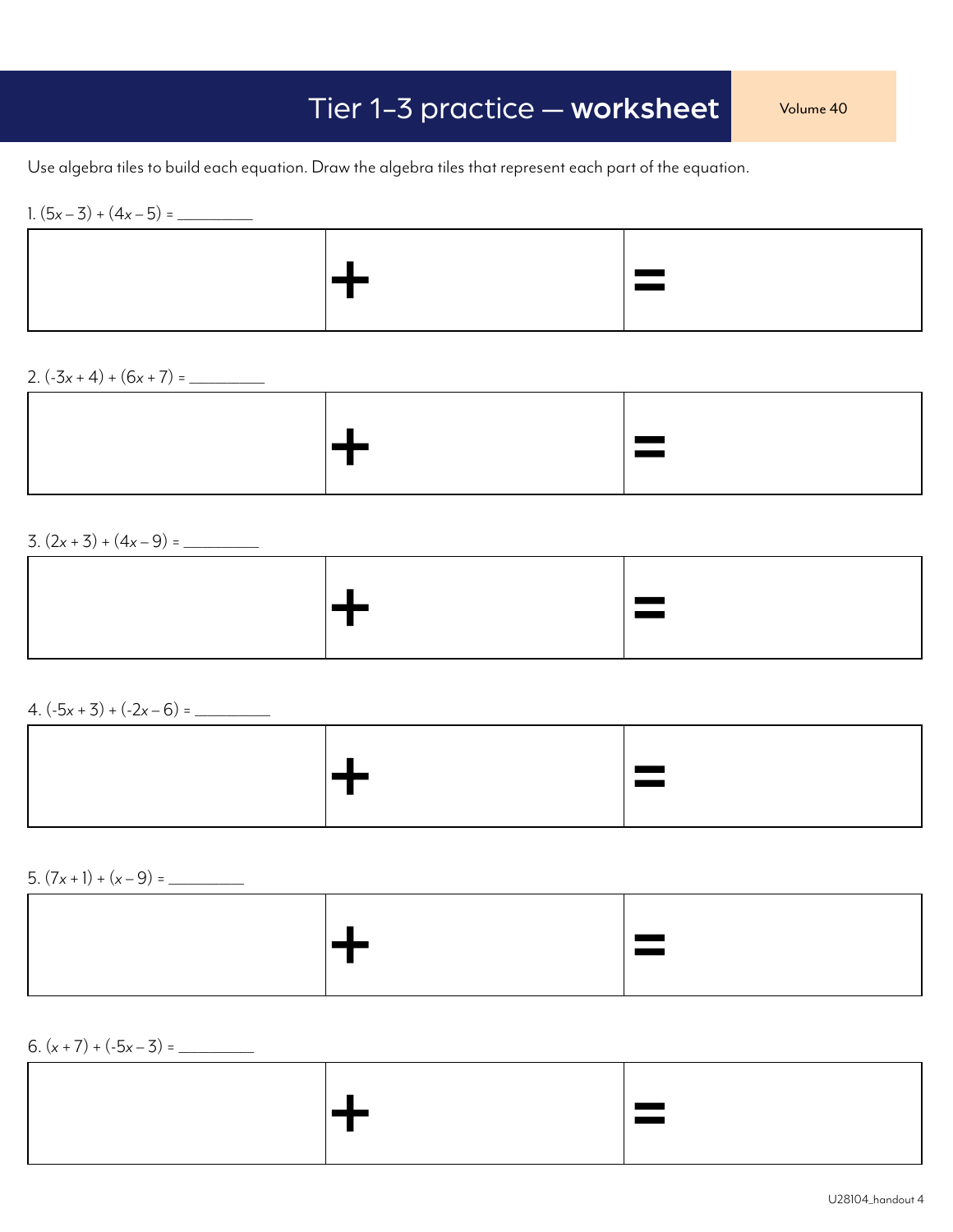### Tier 1-3 practice — answer key Volume 40

Use algebra tiles to build each equation. Draw the algebra tiles that represent each part of the equation.



 $-4x + 4$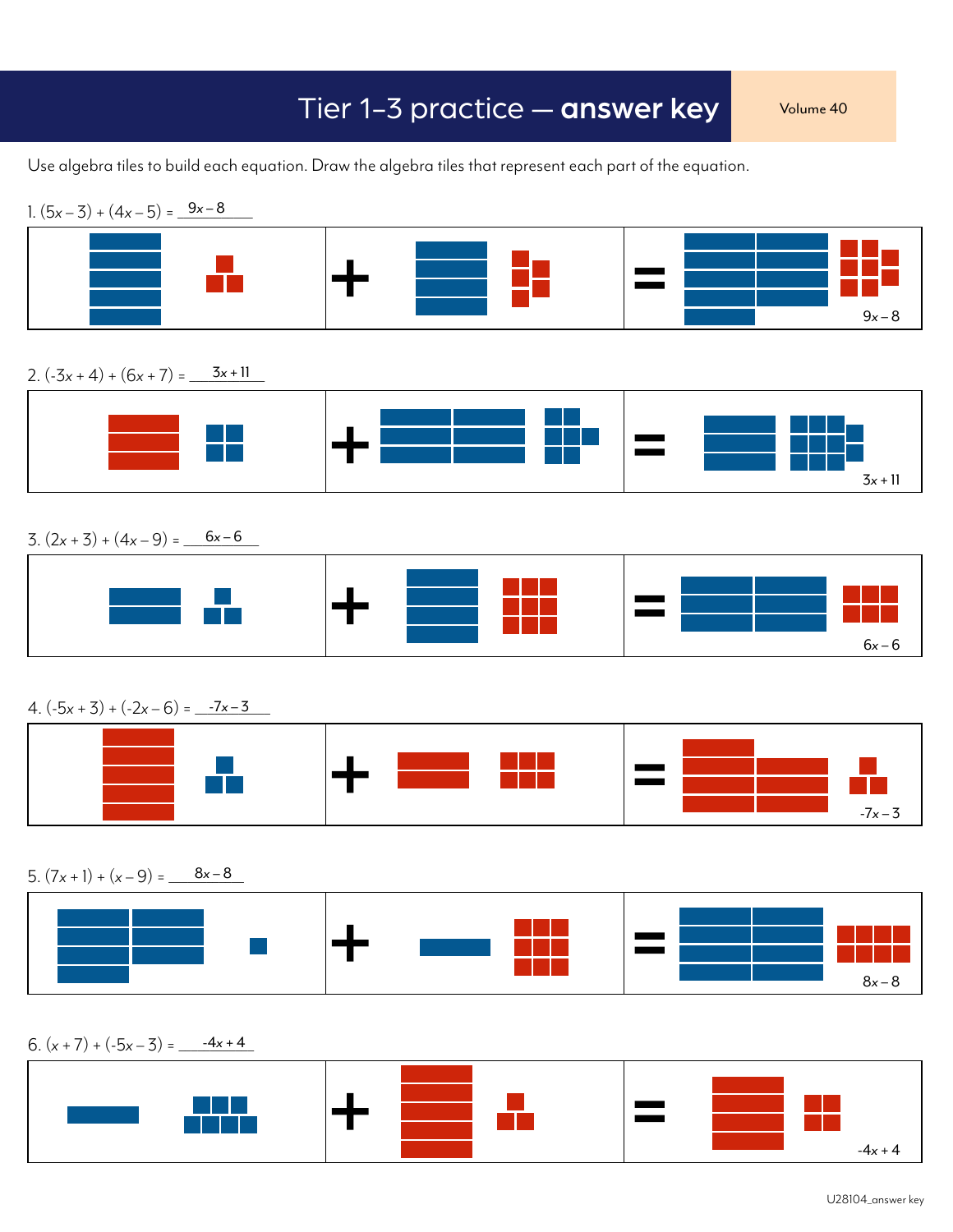|  | <b>FREE</b> |  |
|--|-------------|--|
|  |             |  |
|  |             |  |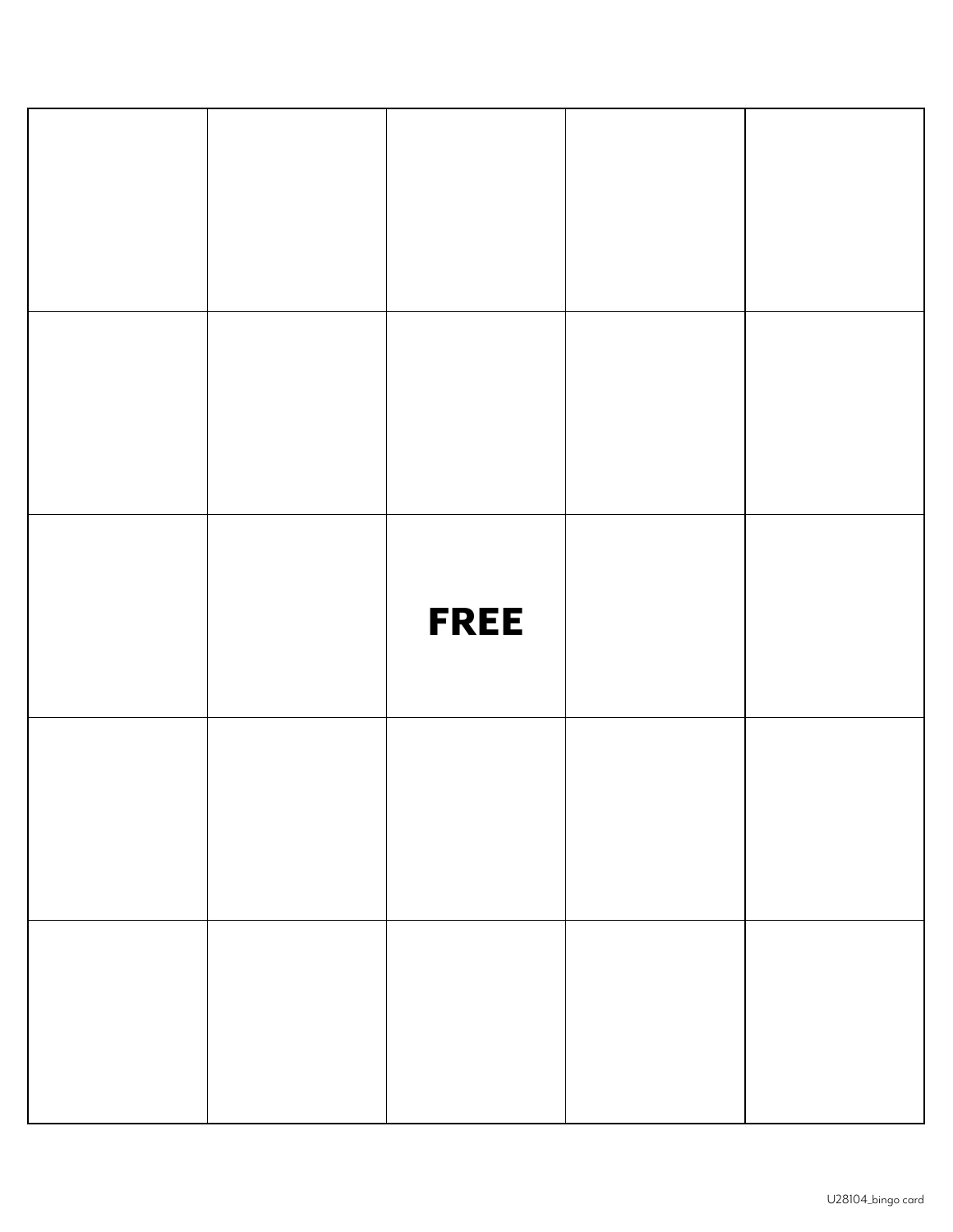| $x + 1$  | $2x + 3$  | $3x + 8$ | $4x + 7$  | $5x + 3$ | $6x + 8$ |
|----------|-----------|----------|-----------|----------|----------|
| $7x + 4$ | $8x + 1$  | $9x + 7$ | $10x + 5$ | $x + 8$  | $2x + 1$ |
| $3x + 5$ | $4x + 3$  | $5x + 2$ | $6x + 6$  | 7x       | $8x + 4$ |
| $9x + 3$ | $10x + 2$ | $x + 5$  | 2x        | $3x + 3$ | $4x + 5$ |

Have students write one expression in each open space of their bingo cards.

Show students the algebra tile cards one at a time. Have them cross off the expression that corresponds with the card.

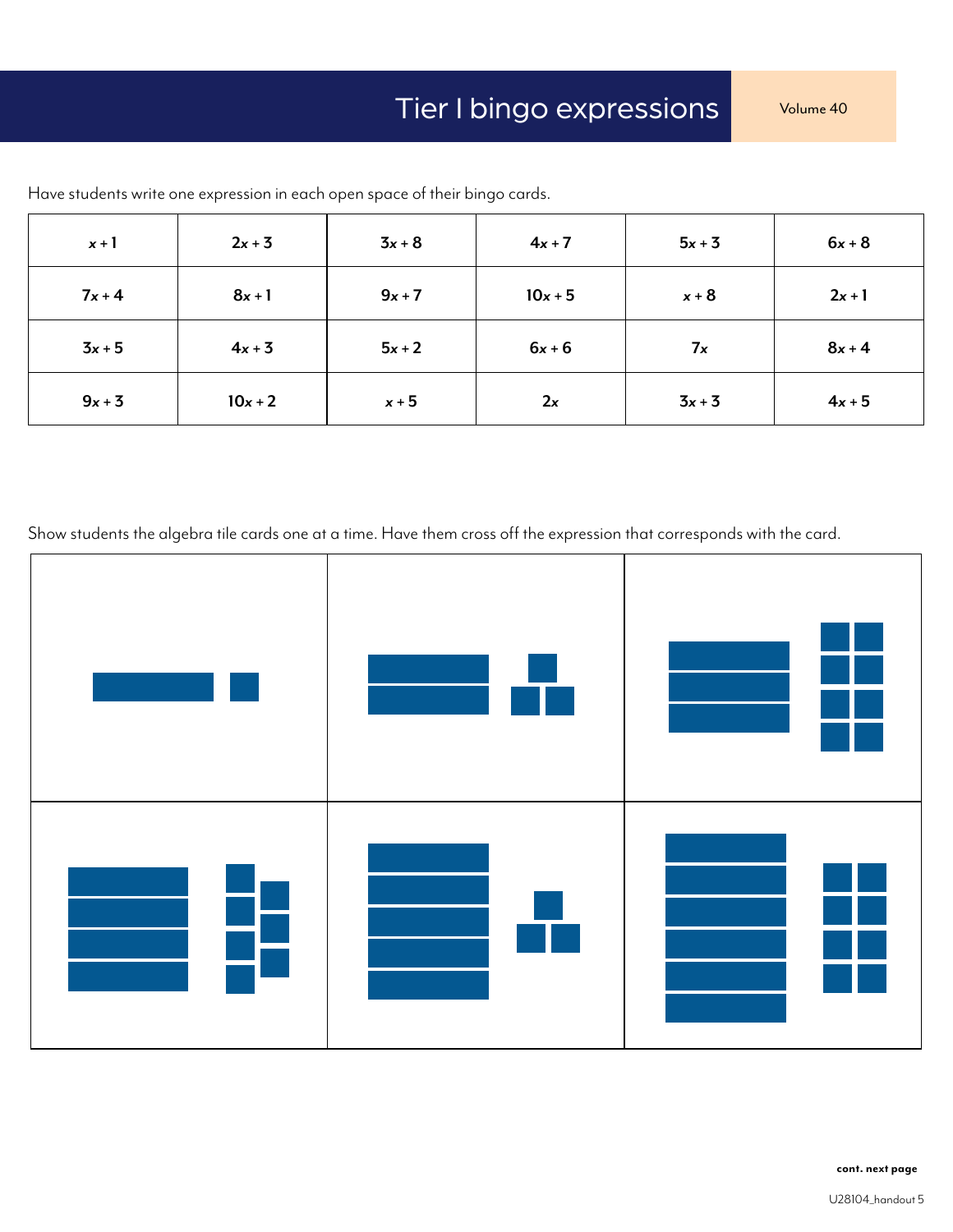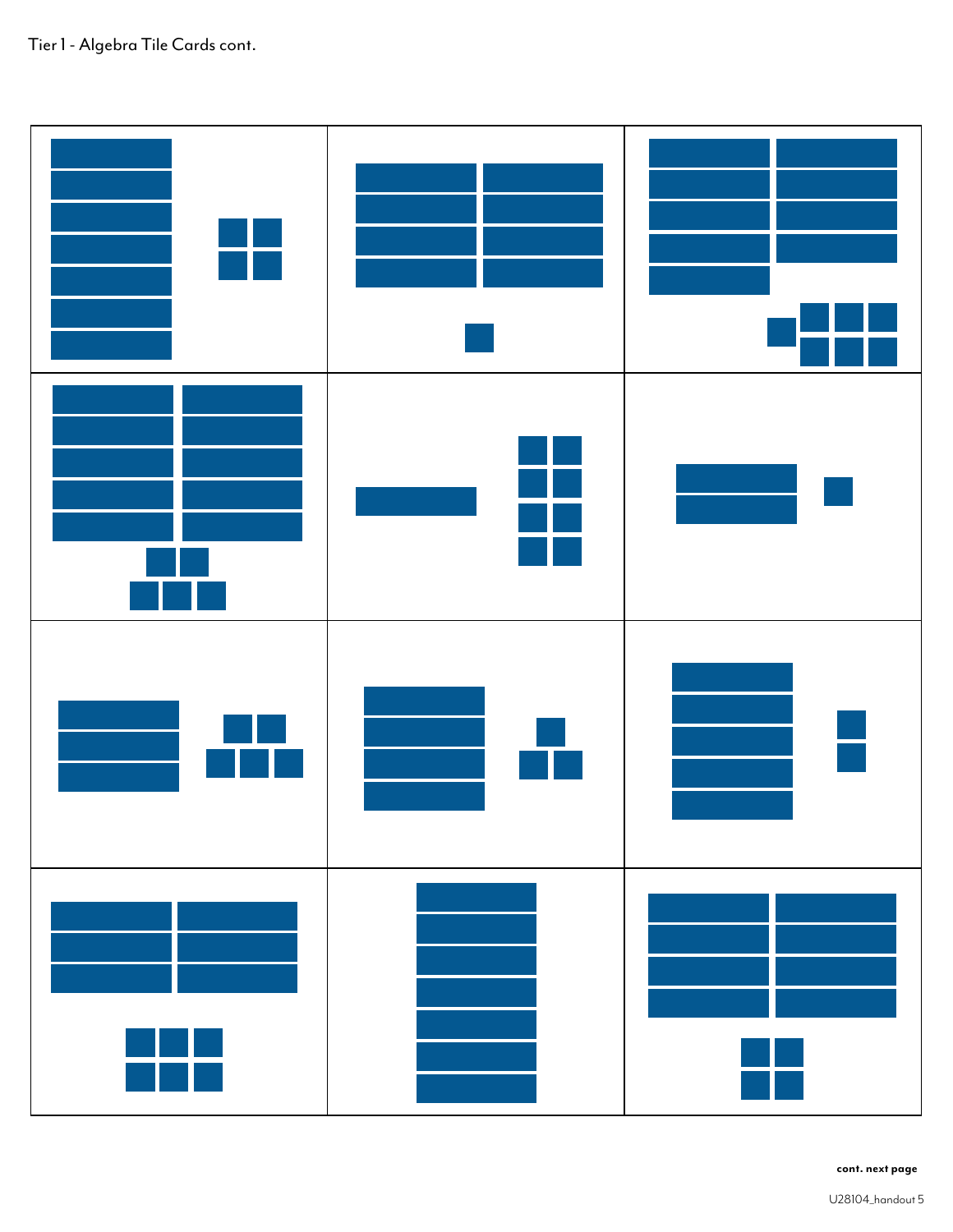### Tier 1 - Algebra Tile Cards cont.

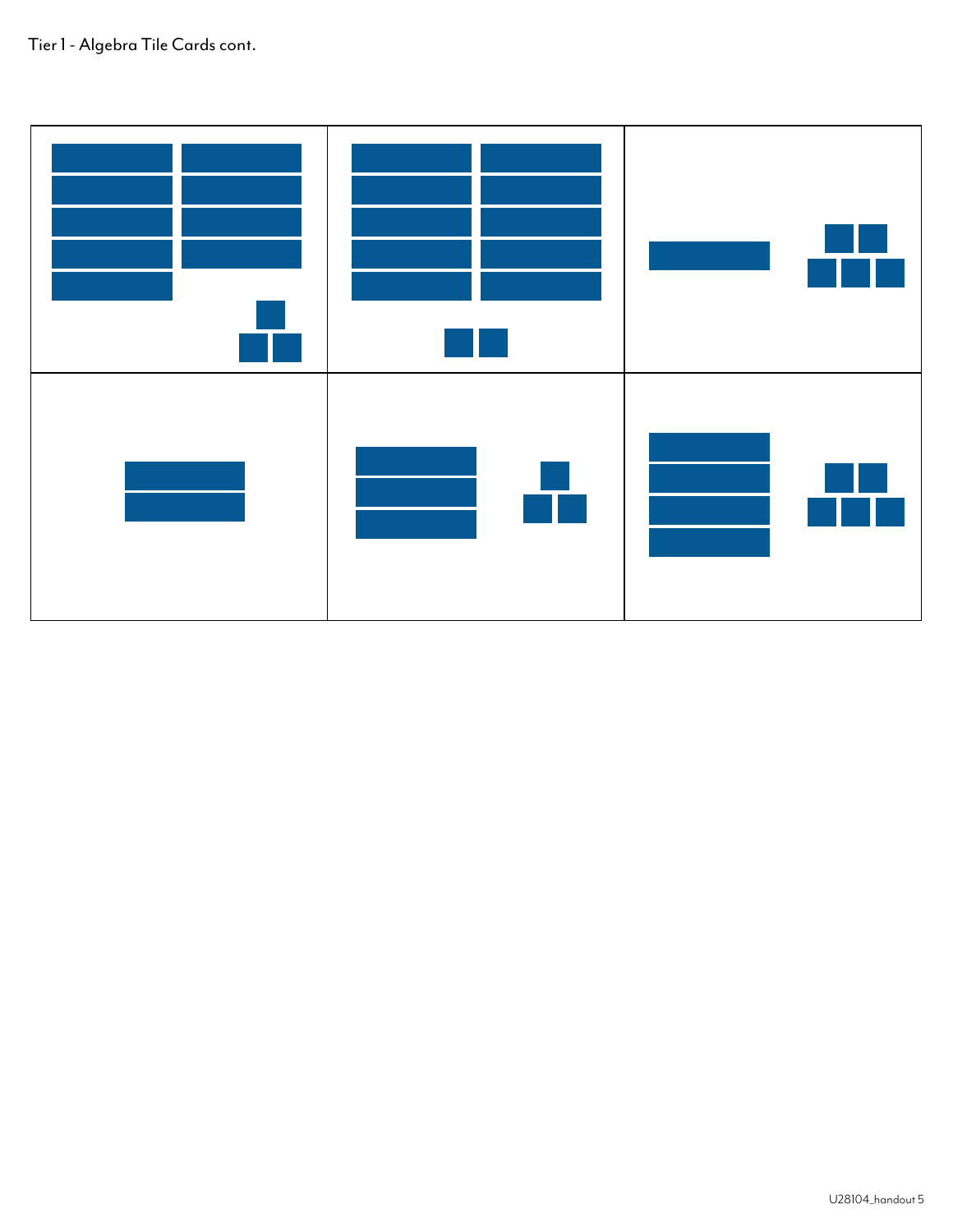| $x + 8$  | $2x-1$    | $3x-8$    | $4x + 3$  | $5x-3$    | $6x + 1$  |
|----------|-----------|-----------|-----------|-----------|-----------|
| 7x       | $8x + 4$  | $9x-2$    | $-x - 7$  | $-2x + 8$ | $-3x + 1$ |
| $-4x$    | $-5x - 6$ | $-6x - 2$ | $-7x + 7$ | $-8x - 3$ | $-9x + 4$ |
| $2x + 2$ | $3x-9$    | $-4x + 2$ | $-5x + 7$ | $6x-3$    | $-7x-2$   |

Students will write a sum in each box of the bingo card.

Show one algebra tile equation card at a time. Have students solve and cross off the corresponding sum on their cards.

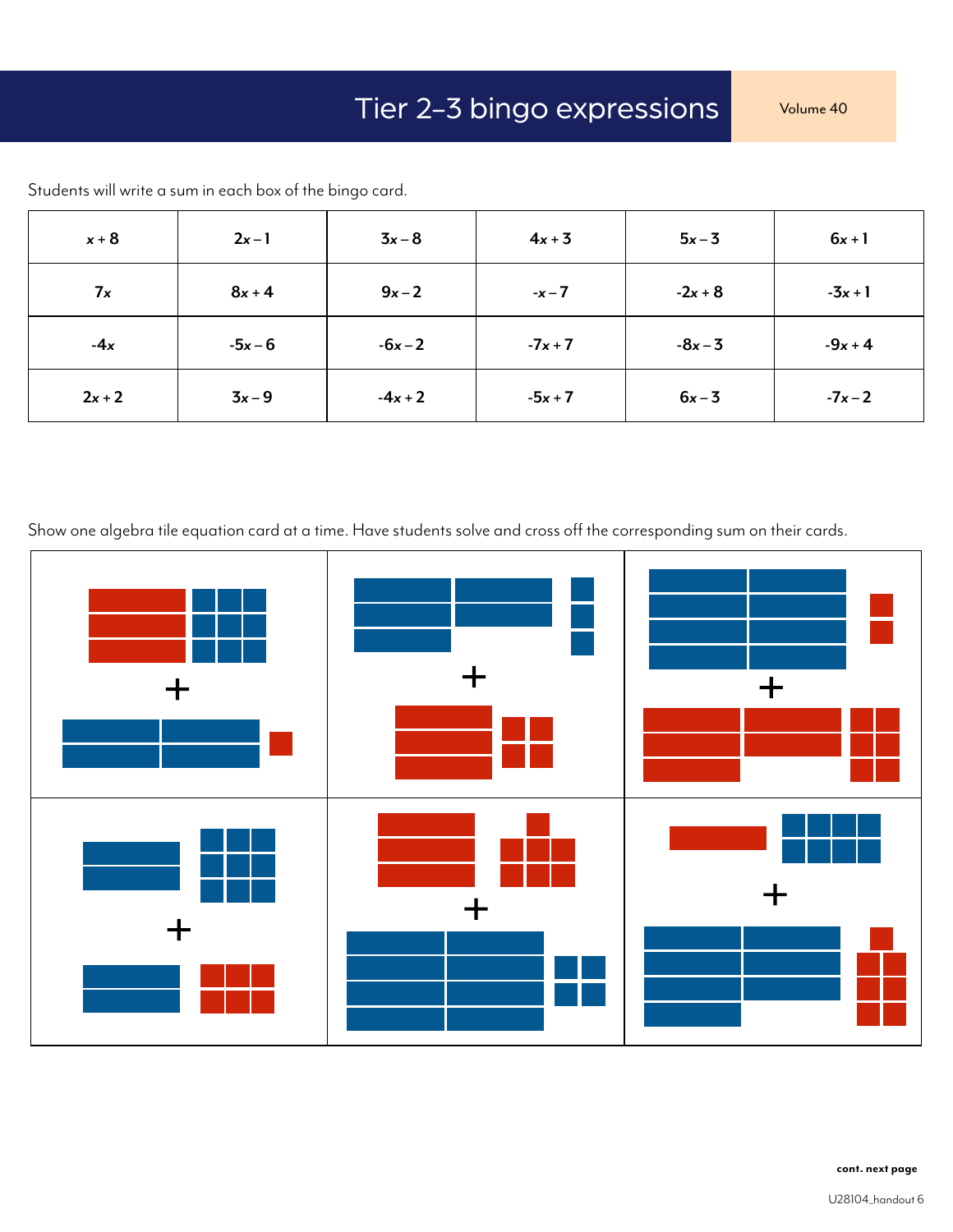